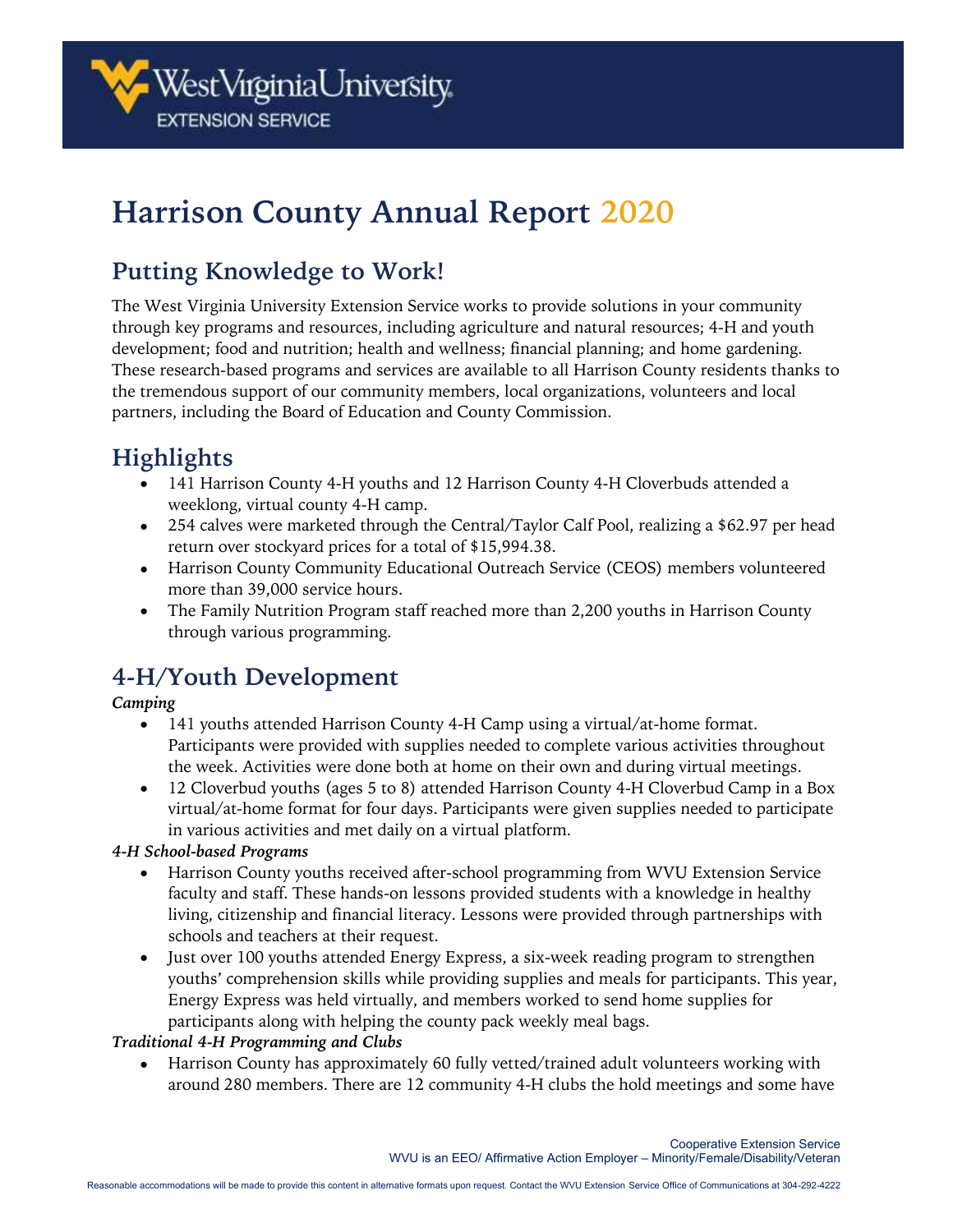#### **Harrison County Report 2020**

transitioned to virtual meetings to continue focusing on head, heart, hands, and health. All clubs provided various service projects to their communities throughout the year, including a food drive for a local food pantry and sending thank you cards to essential workers.

#### *Special Interest Programs*

• Special interest 4-H clubs provided members with in-depth experiences in a specific area of focus, including shooting sports. Various SPIN clubs were offered to members statewide this year through a virtual platform related to coding, leadership, livestock, photography and more.

### **Agriculture and Natural Resources**

#### *Master Gardeners*

• 20 Master Gardeners were recertified through the WVU Extension Service Master Gardeners program. These volunteers provided 400 service hours valued at \$10,880.

#### *Community Involvement*

- 254 calves were marketed through the Central/Taylor Calf Pool, realizing a \$62.97 per head return over stockyard prices for a total of \$15,994.38.
- Provided educational and diagnostic resources to approximately 110 growers and producers by identifying and providing suggestions for control of weeds, disease and insect pests.
- Educational dinner meetings were held regionally during January, February and March to provide various agriculture-related educational topics for producers in the area. Approximately, 55 Harrison County residents were in attendance.

### **Family and Community Development**

#### *Community Educational Outreach Service*

- Harrison County CEOS members volunteered more than 39,000 service hours, worth an estimated total of \$838,500.
- Projects included tray favors for WVU Medicine Hospice; Valentine's Day favors for local nursing homes; donated personal hygiene items, comfort items, "Brown Bags" (snack packs), handcrafted knit scarves, caps, lap quilts and sleeping mats to the Louis A. Johnson VA Medical Center; and donated arts and craft items for Energy Express.
- The Harrison County WVU Extension Service Family and Community Development unit sent out a bi-monthly educational newsletter, Homespun Newsletter, to more than 250 members providing dates of upcoming events and articles on health topics.

### *Early Childhood Learning Series*

• The FCD agent assisted with a statewide Early Childhood Learning Series by providing STEM training to an audience of 36 early childhood educators. The training focused on the 5 Es of science pedagogy and included a hands-on activity through virtual training.

*Cooking Safety*

• The FCD agent assisted with a statewide virtual Cooking Safety program and taught approximately 25 individuals on the importance of microwave safety.

### *Community Involvement*

• Provided information and resources to community members who called in with questions on topics such as food preservation, testing canning equipment and Dining with Diabetes curriculum.

### **Family Nutrition Program**